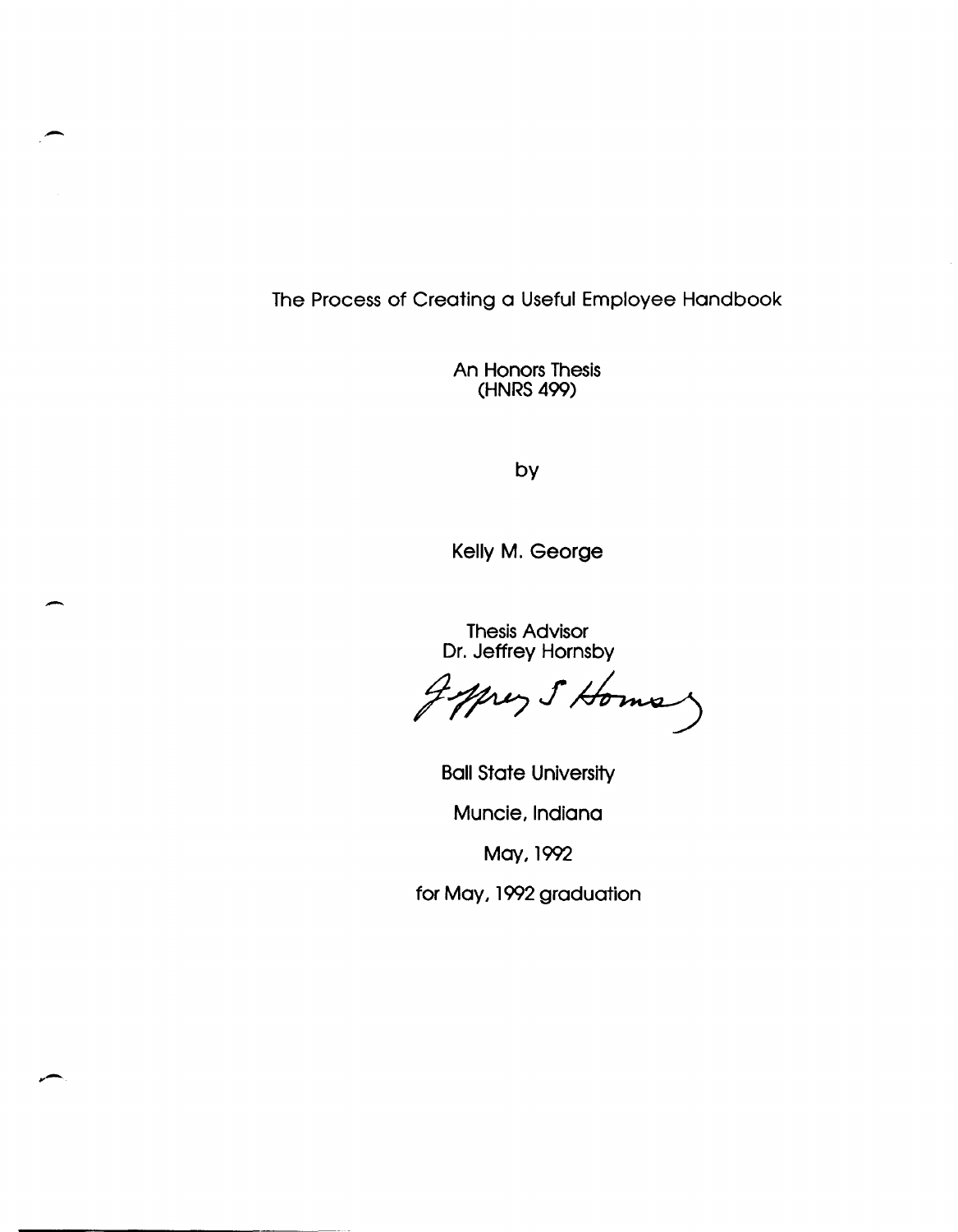#### PURPOSE OF THESIS

-

 $\overline{\phantom{0}}$ 

This paper gives a brief explanation of how to create a successful employee handbook. It gives guidelines on how to go about writing the handbook as well as what topics to include in the book. Included as part of this thesis, as an example, is a copy of Ball State University's Hnadbook for Nonexempt Staff Personnel. This thesis should not be used as a step by step procedure, but as a guide to the overall creation of a quality handbook. All situations vary with every company, so what works for one may not for another. Every handbook should be specific to the individual organization. This paper offers the reader an outline for producing a handbook that will make any organization proud.

 $j \rightarrow \infty$ 

j v P

 $\frac{1}{2} \frac{1}{2} \left( \frac{1}{2} \right)^2$ 

فالمذبي

Seter  $\mathcal{P}^{(1)}$  My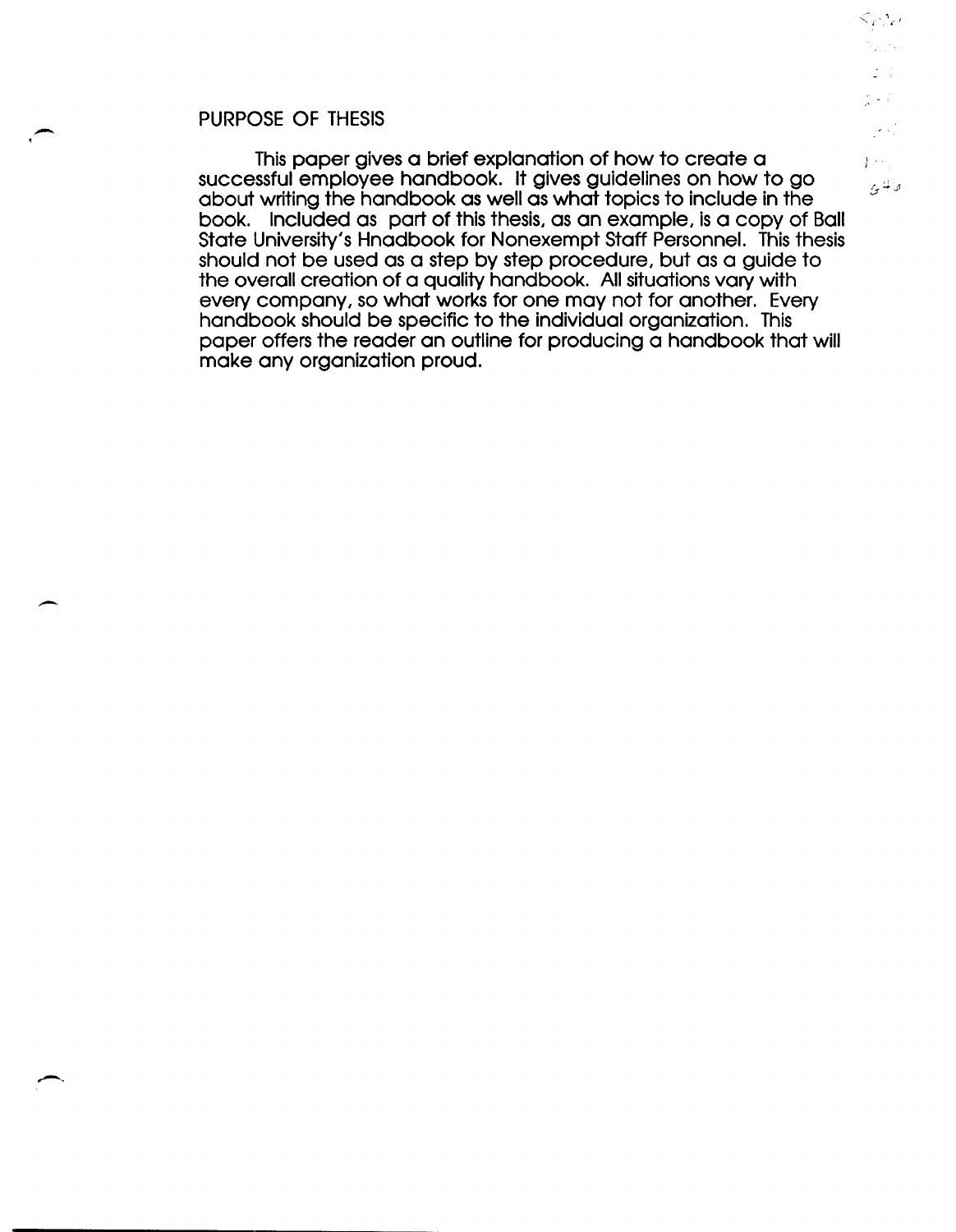#### The Process of Creating a Useful Employee Handbook

--

 $\overline{\phantom{0}}$ 

An employee handbook is a vital part of any organization. A guidebook to all the do's and don'ts of a particular company, it is an effective and relatively inexpensive way to communicate simple things like a company's rules, procedures and goals as well as more abstract things like a company's expectations and philosophy to the company's workers. Employee handbooks save valuable time explaining how the organization functions to new employees. A good employee handbook will provide a reliable source to which employees can turn when questions arise. In addition to helping to train new employees, handbooks also serve to open lines of communication between employees of any business. When workers know the company's philosophy, goals and motivations, they are likely to feel as if they are a part of the big picture.

The first step in creating a viable handbook is to determine who will be responsible for planning the manual. A single individual or small committee is the best choice when selecting someone to coordinate the production of the book. This person or group should be familiar with all aspects of the organization and its personnel policies. This requirement may best be filled by someone from the company's human resource management department or, if this department does not exist, whoever is in charge of the company's personnel practices. Human resource or personnel experience will help in the planning and production of the handbook.

Once someone has been selected to head the process, it is important for the company to determine what the objectives of the handbook are to be. Writing without direction is perhaps one of the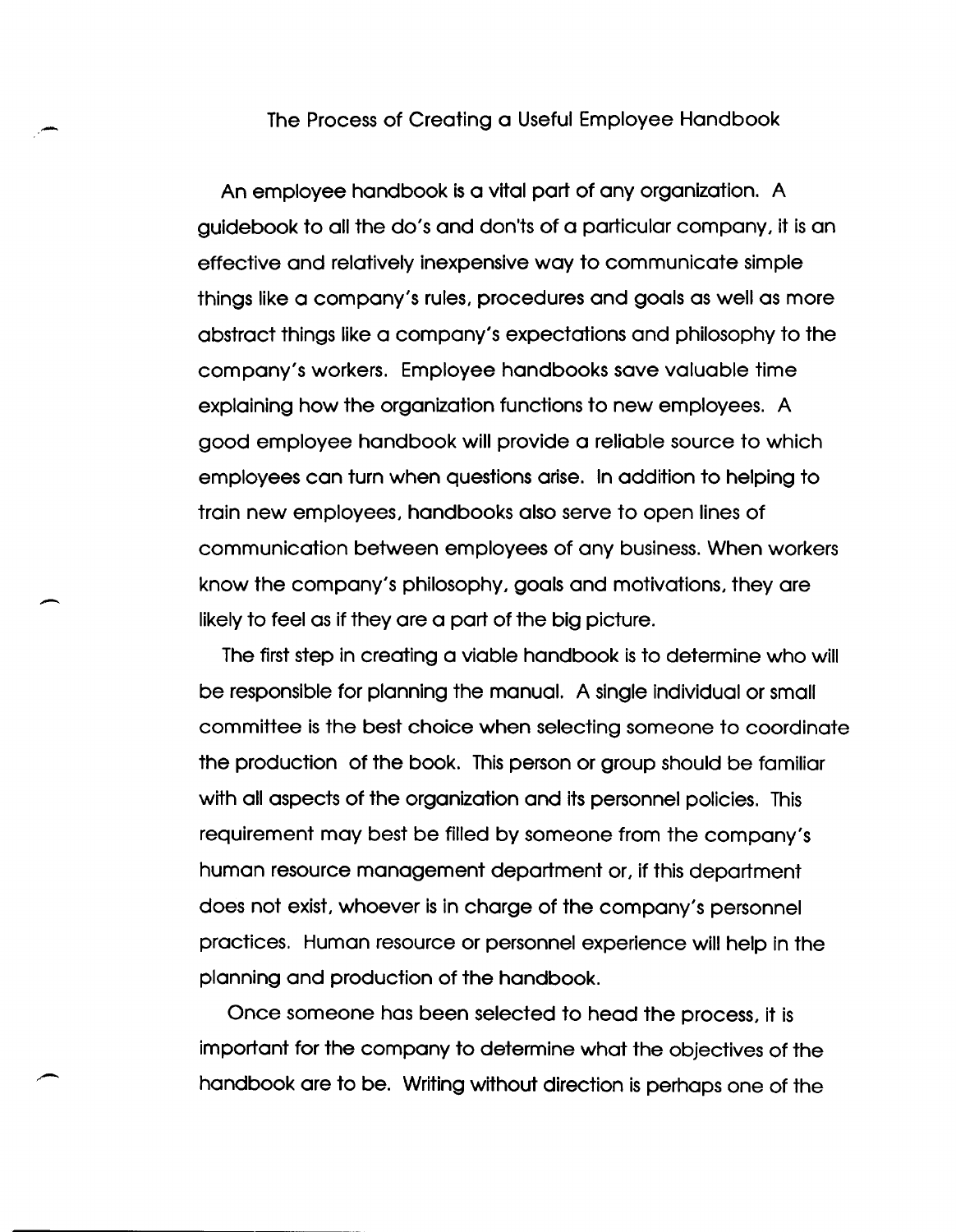greatest pitfalls in creating a employee manual (MIC 12). Handbooks can be designed to serve several purposes, and successful books narrow these purposes down to a realistic goal. In its 1968 book How to Prepare an Employee Handbook, The Management Information Center identified five basic objectives in writing an employee handbook, based on responses it obtained from 65 companies who produced handbooks for their workers. Respondents said they wanted their handbooks to develop an understanding between employer and employee, accurately communicate the company philosophy, make the new employee comfortable, improve employee and community relations, and keep management aware of its responsibilities and those of the employees. An individual company's goals for its handbook can include none of these or all of these, but regardless of what the goals are, it is vital to establish them early in order to give the contents of the manual direction.

.-

One way to determine the book's objectives is to evaluate the attitudes of the employees (MIC 29). What areas have new employees had the most trouble with? Does everyone know what is expected of them? How many people don't know how to do something because they are afraid of asking "dumb questions?" How are employee/employer relations? How complete is the training process? How many seasoned employees still do not know the company philosophy? In realizing where weaknesses may lie, the objectives of the handbook fall into place. The manual should fill any voids left after all areas of the company are examined.

Once these steps are out of the way, it is time to get down to the business of writing the book. It is important to note here that the handbook coordinator should not sit down and whip out the finished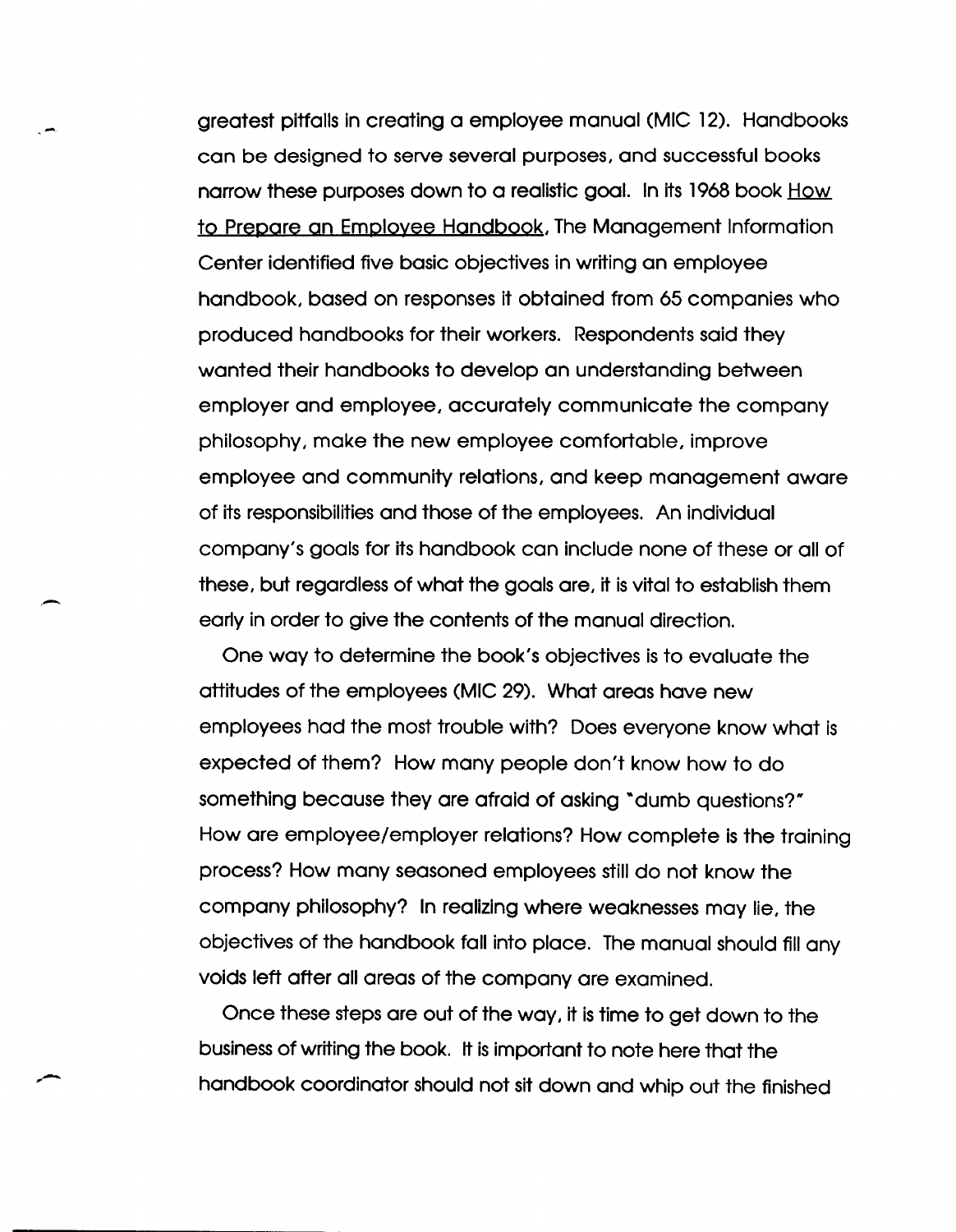product. Every section of the book should be carefully researched in order to provide the new employee with the most accurate information available. The coordinator should determine who in the company is most qualified to provide this information.

The content. of course, depends upon the objectives, but there are several basic concepts that a good handbook should include. Joan Harris' book on creating an employee handbook identifies fourteen areas to include when assembling the book's content. WELCOME

Somewhat self-explanatory, the welcome section should welcome the reader to the company. It should also welcome the new employee to his first company contact - the handbook. This section should explain what the purpose of the handbook is and how valuable a resource it can be in succeeding as a part of the company. Harris also suggests that this section "provide positive reinforcement for the new employee about joining your company" and "extend good wishes for the person's future at your company" (25). The welcome can make or break a company's handbook, as it can be how the employee forms a first impression. It sets the tone for the rest of the book - if it is very formal and strict, the reader may not want to continue, while a light. fun tone may make him want to read on. Getting the employee to read the book should be a primary concern.

#### ABOUT THE COMPANY

-

This section is the backbone of a good employee handbook. It should show the reader the overall focus of the company and how individual employees fit into the picture. Harris breaks this section down into three areas: what the company does, its philosophy, and its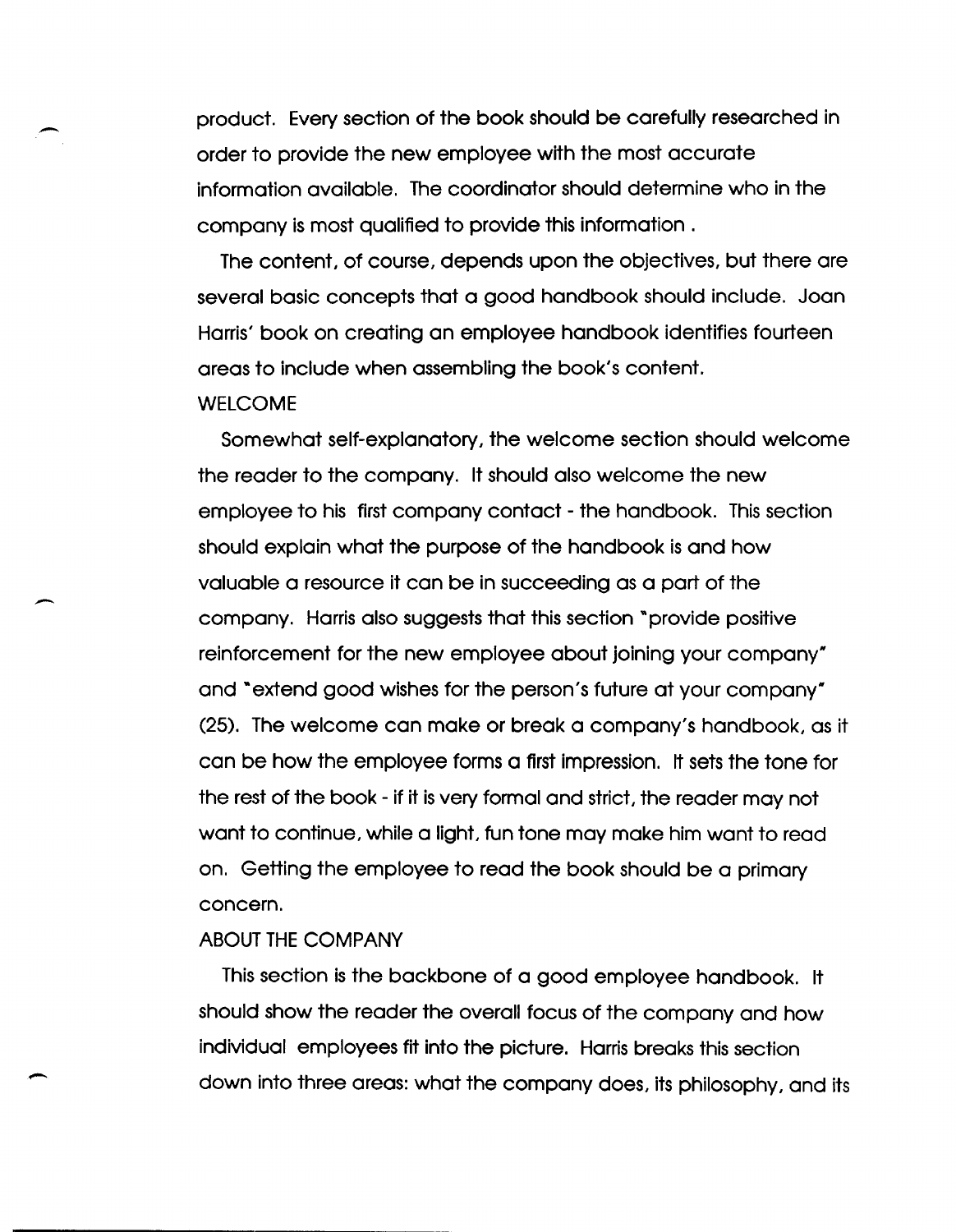history.

-

When explaining what the company does, the handbook should be specific. Explain every facet of the company's operations, from the underlying concept to the actual everyday functions. Harris also suggests listing all of the company's clients, products and services, as it is important that each employee understands how the overall operation runs (26). Whole Food Market's founder and CEO John Mackey stresses the importance of keeping these explanations as short as possible. "If it's too long, they'll blow it off," he says (Posner 88). Give a clear, concise summary of important information and tell the employee where he can get more information if he wants it.

This section should also include information about the company's philosophy. "Employees are much more sympathetic to what (the company) is trying to accomplish if they understand the overall context they're operating in. The handbook is a great vehicle for passing along your goals," says Mackey (Posner 88). The philosophy statement not only gives the company a chance to share its goals with employees, but it also gives the employee the opportunity to see how important he really is (Harris 26). By emphasizing the employee's overall importance, he is very likely to be motivated to do his best work.

Also an important part of the company section is a brief summary of the company's history. By addressing this, the handbook gives the new employee an idea of both where the company is coming from and where the employee can hope to go with it in the future. COMPANY ORGANIZATION

An organizational chart is a useful tool in giving the new employee an overall look at the company. Show how each position from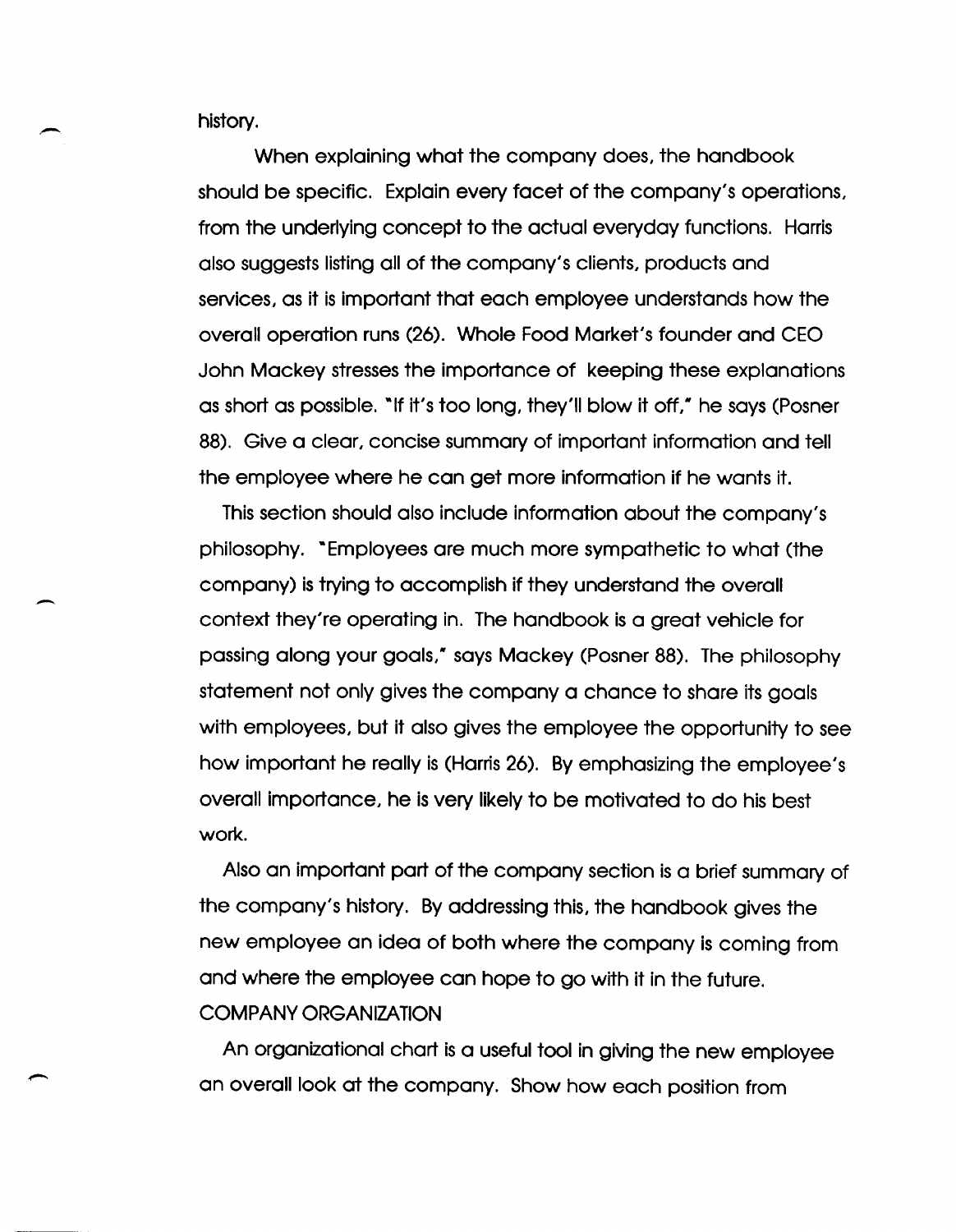management on down relates to the others and tell who the people are who hold each position. Photos of higher management are useful, as this gives the employee an opportunity to "meet" everyone before they run into one another in the elevator or the break room.

Part of explaining the company's organization is outlining each of the departments and their functions. While all the departments should be included on the chart, space limitation usually makes a less detailed explanation necessary. List each department and give a brief description of its functions, as well as a general idea of its structure (Harris 29).

#### HIRING PROCEDURES

--

This section should explain everything the new employee would want to know about hiring practices. An equal opportunity statement is an important part of any policy manual, as it insures that employees are hired and promoted because of their qualifications and nothing else.

A good manual should also include an explanation of the company's qualifications for employment and actual hiring procedures. In outlining your company's qualification requirements, this section should explain the reasons for each requirement. Hiring procedures should be listed specifically and each step should be included in the correct order, so the process is clear.

Another concept the Hiring Procedures section may touch upon is what the employee should do if he knows others who want to work there as well. Company policies differ in regard to employees recommending job candidates. Explain your company's policy and explain why it exists. If recommendations are accepted, be sure to outline the process. Can relatives be hired? Are incentives offered?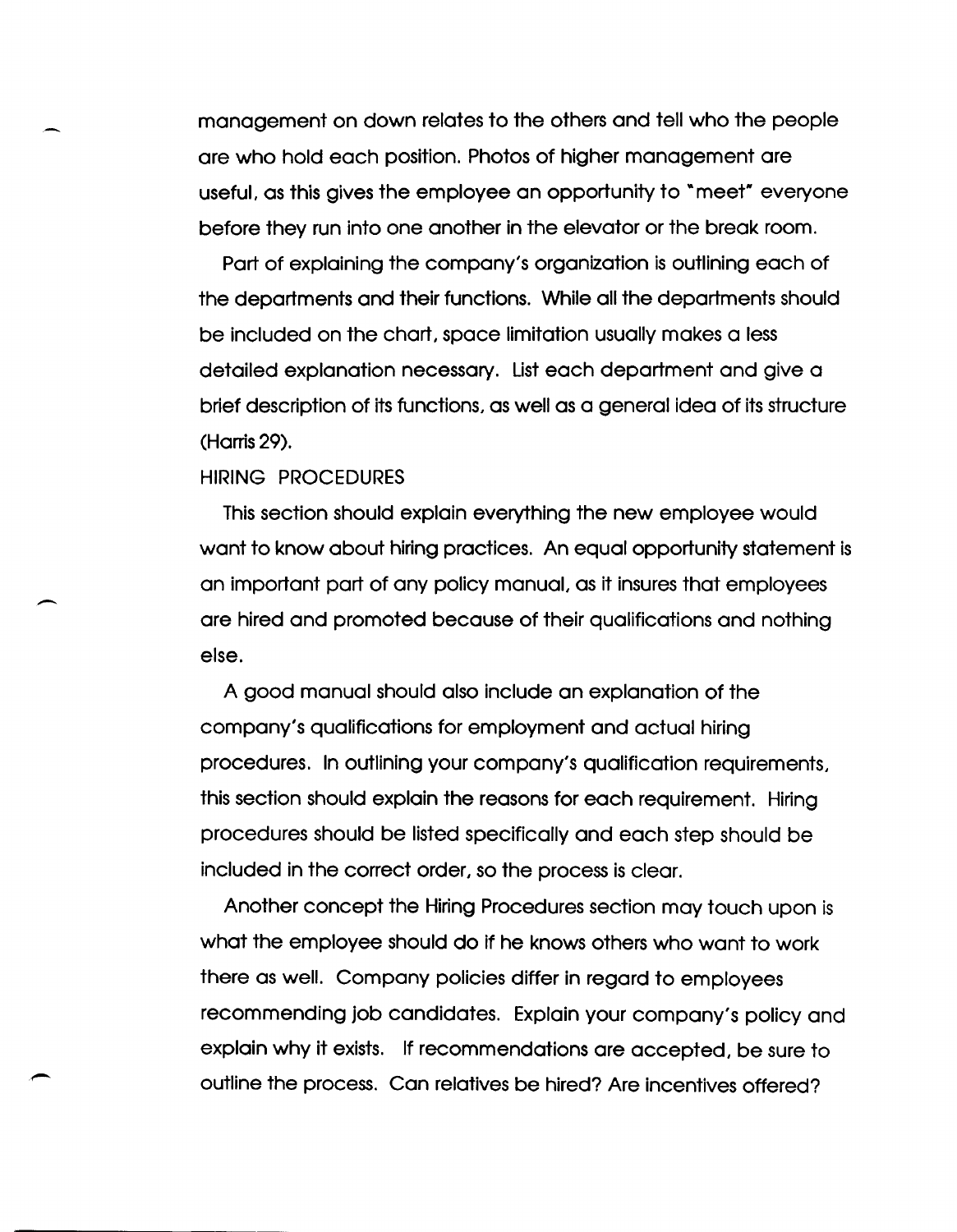What is the proper procedure?

Seniority is another aspect of this section. Explain if and how seniority is determined and what difference it makes in the employee's duties, salary or job security. Workers want to know what kind of progress they can make, so be sure this part is very clear. Explain any circumstances under which an employee could lose all or part of his seniority (Harris 32).

The process of transferring to another part of the company can also be covered in this section. While some companies encourage movement within, others discourage it. Make your company's position known and explain it. Explain why an employee would want to transfer, how they should go about requesting to do so and how it would affect seniority or salary (Harris 32).

**TERMINATION** 

.-

Leaving the company is not something most employees are thinking about as they read their employee handbooks, but nevertheless it is something that needs to be addressed. There are several different aspects of this topic as well.

Make it clear why an employee may be fired and the process involved in doing do. Will warnings be given? Is there a probationary period? How much notice will be given in the case of layoffs? Do not be afraid to be negative. An employee wants to know what not to do just as much as he wants to know what to do. Simply explaining the cardinal sins can eliminate confusion later on. Also important here is the issue of severance pay. Under what circumstances is it granted? Who decides? How much is it? (Harris 35).

Also explain what the employee should do if he decided to leave the company of his own accord. To whom should he give notice?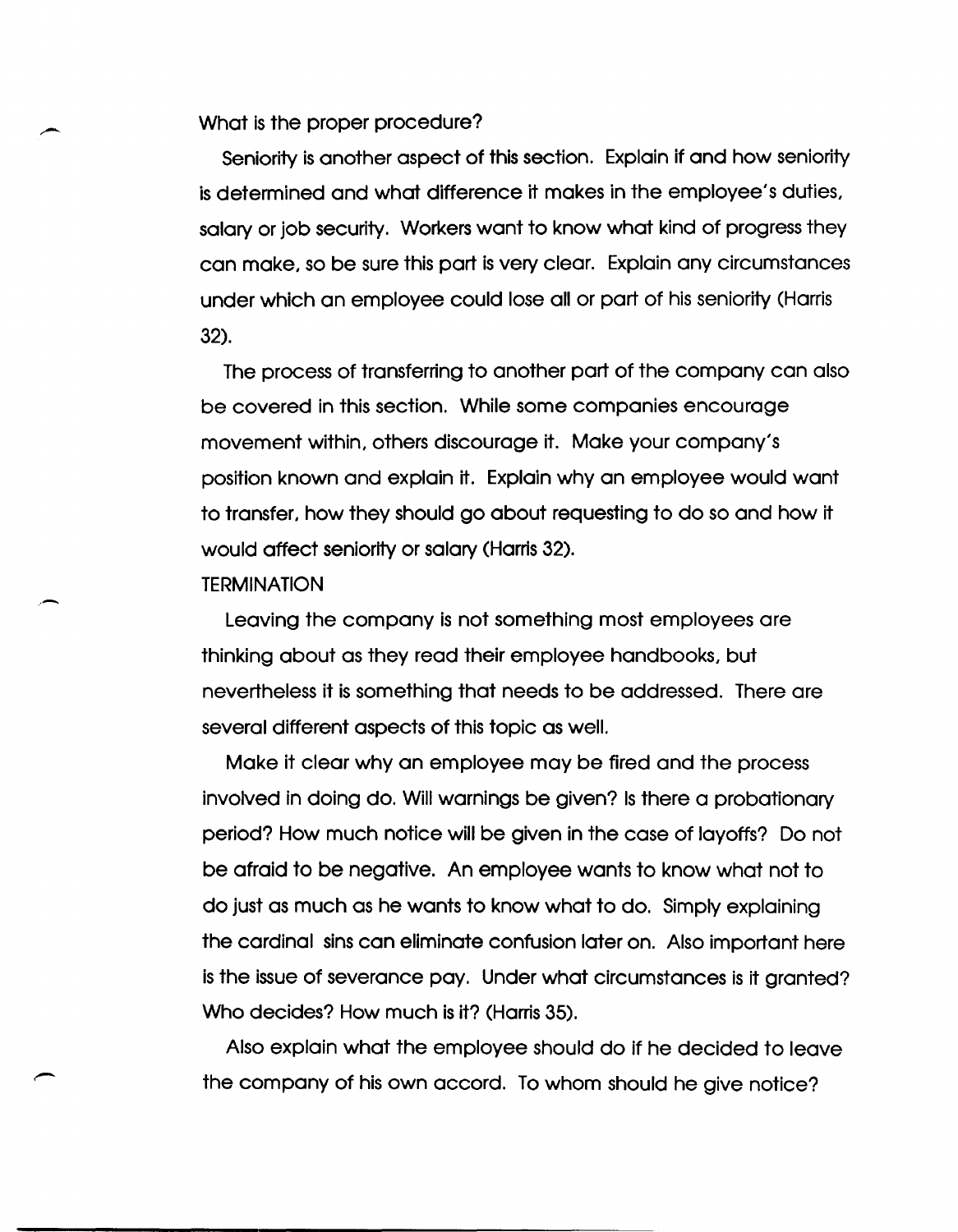When? Does it have to be in writing? By making the procedure clear, a company is likely to have the process followed as desired, thereby eliminating problems like a hurried search for a replacement. EVALUATIONS

Use this section to explain when and how often employees are evaluated. Make sure to include who does the critique and how it relates to seniority or salary. Are the evaluations announced or surprises? When does the employee get to see them? Can he appeal an unsatisfactory one? Outline what the evaluations are based upon and what they are designed to measure. Many employees are uncomfortable thinking someone is looking over their shoulders, so let them know what the procedure is and set them at ease.

#### COMPANY COMMUNICATION

Very few companies are structured in such a way that employees and managers have no contact. Explain the role of the supervisor in your company and how an employee should go about establishing communication with him. This is an excellent opportunity to stress the importance of open lines of communication, both between manager and worker and between employees on the same level.

Another issue to be addressed in this section is that of communication between departments. Explain to employees whether they are expected to "have direct contact with other departments or if such contact should be made through supervisors" (Harris 38).

#### SALARY

This is probably the most well-read section in the entire handbook among new employees. They want to know how to go about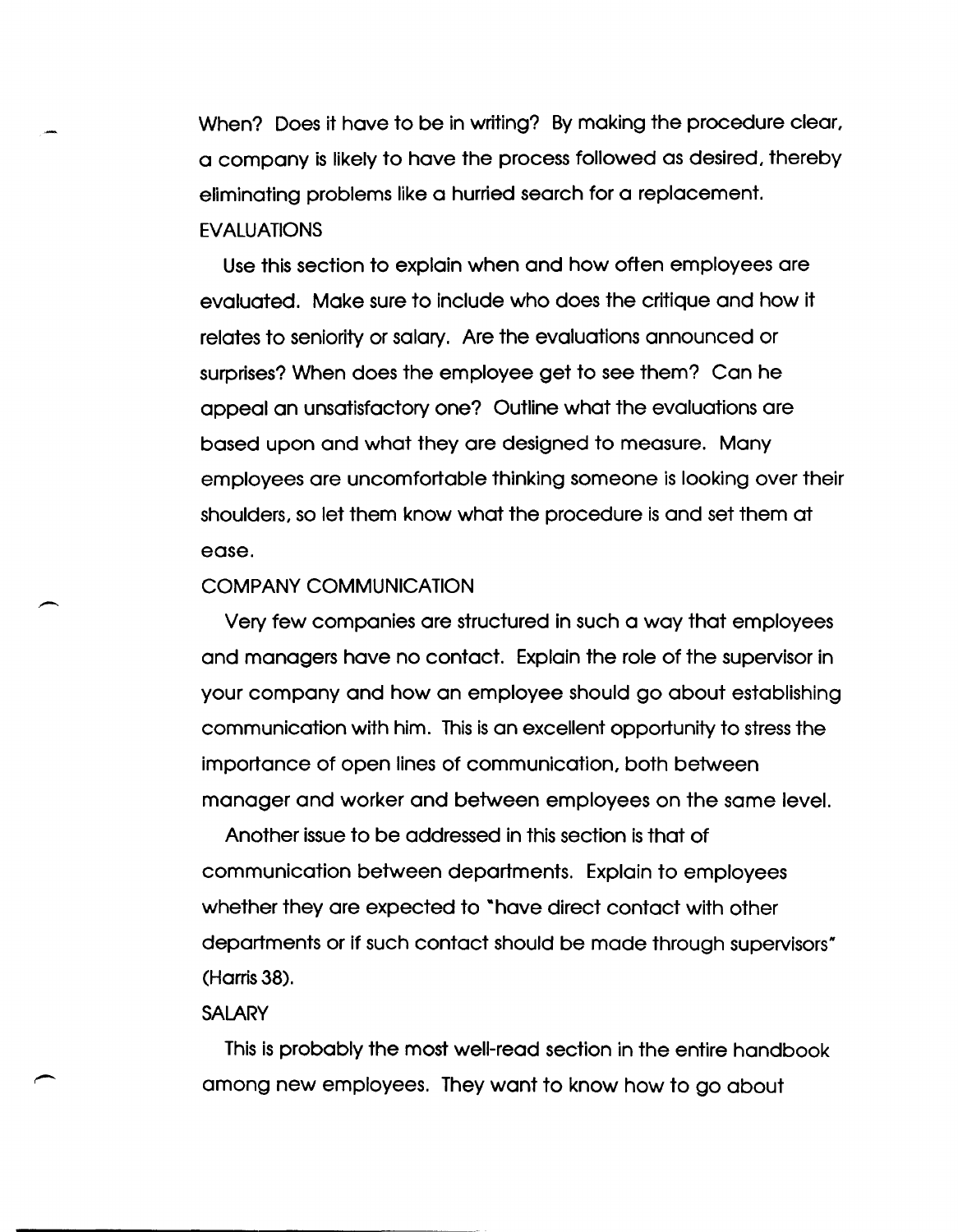getting a paycheck, where to pick it up, when they will get a raise, if they can receive bonuses, when they can expect promotions, the basic pay scales and the availability of expense accounts. Cover it all.

Explain time cards - where to get them, what information is needed, when to turn them in. Tell the employees things like what happens if they are turned in late.

State what day is payday. Tell the employees what to expect in that regard. Will the check be hand delivered or put in mailboxes? What happens if payday falls on a holiday? What should an employee do if he loses his check? How can an employee get his check if he is not at work on payday? Tell them what will be coming out of their checks and give them a number to call if they have any questions.

Also important is discussing how and when raises are decided upon, as well as the company's policy on bonuses. An employee generally wants to know if his hard work will be rewarded and how often he can hope for a boost in pay. These usually are based upon promotions, but explain your company's policy. Tell them what the pay scales are for various jobs. Let them know what jobs include expense accounts and how they work.

#### DAYS AND HOURS OF WORK

-

Here the handbook should specify what constitutes normal work hours and days. Explain the policy on lunch and coffee breaks. If the company works in different shifts, explain them. Detail any exceptions to the rules. Be specific to avoid confusion (Harris 44). This is also the place to discuss overtime and attendance policies. How should an employee report an absence? What happens if an employee fails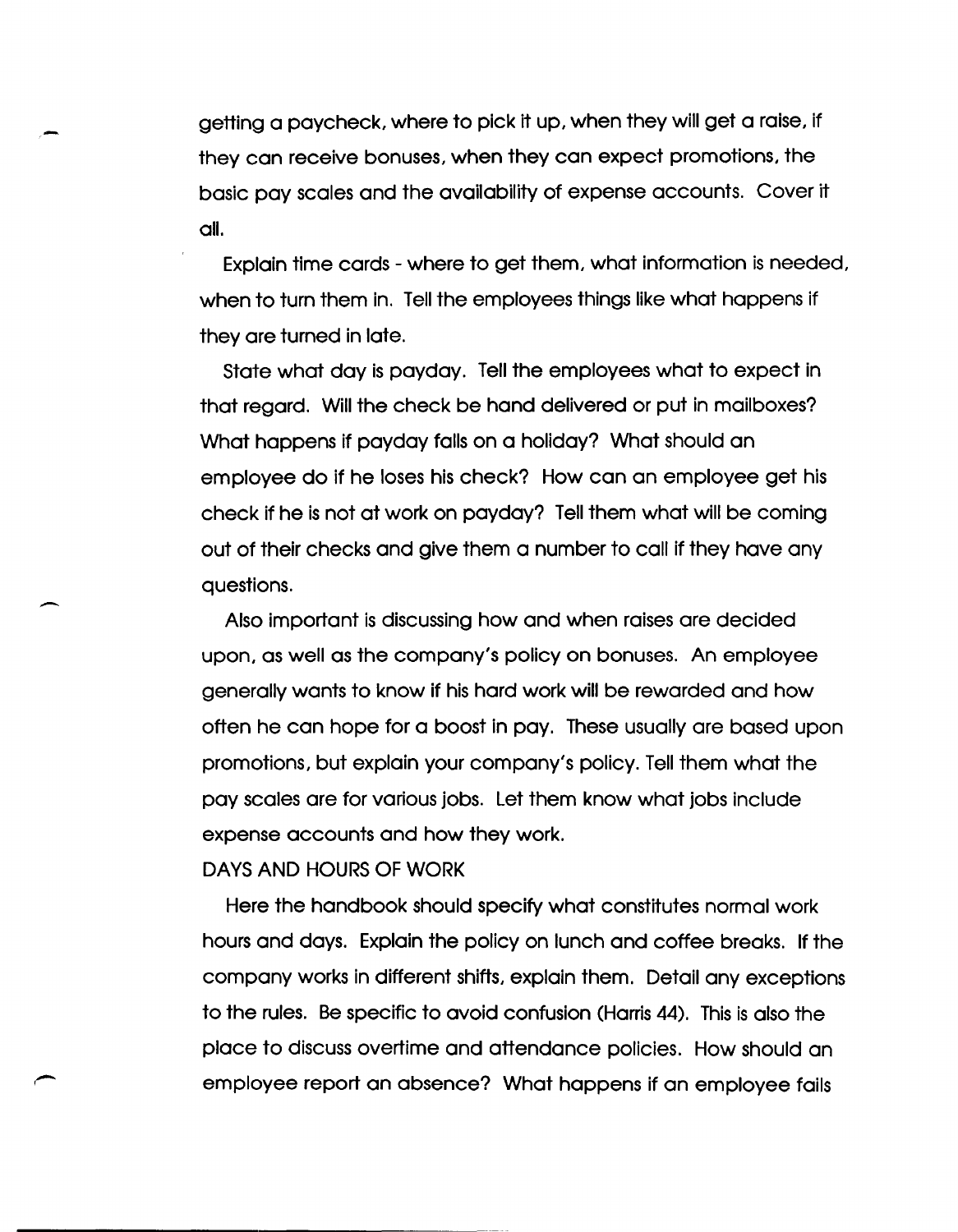to follow the proper procedure? Also explain any exceptions to the rules like jury duty, unavoidable absences or tardiness, voting time or bad weather closings.

#### TIME OFF

Here the manual should outline sick leave and personal day policies. Explain when the employees are eligible for sick days, how much they earn, and when they can use them. If your company awards personal days, follow a similar procedure in explaining their purpose and use.

Also to be covered here are holidays, vacations, and emergency leaves. List the holidays observed by your company and your policy on payment for these days. Explain what happens if a holiday falls on a weekend. Religious holiday policies vary, so outline what yours are. Go over vacation rules - when are they eligible, how long do they get, how do they schedule them, what happens to unused vacation time (Harris 49). Also cover what happens in the case of emergencies like death or accidents.

#### COMPANY PROCEDURES

This large category can be used to cover everything from stationery and filing systems to handling a complaint. Explain the dayto-day operations like what forms to use for what purposes, how to order supplies, using the phone system, how to make suggestions, or how to use the company mail.

#### RULES

 $\overline{\phantom{0}}$ 

List the company's expectations regarding employee conduct. A code of conduct is fairly common here, as it outlines in general terms the ideal behavior expected of employees. In addition to this code, the rules section usually addresses pOlicies regarding things like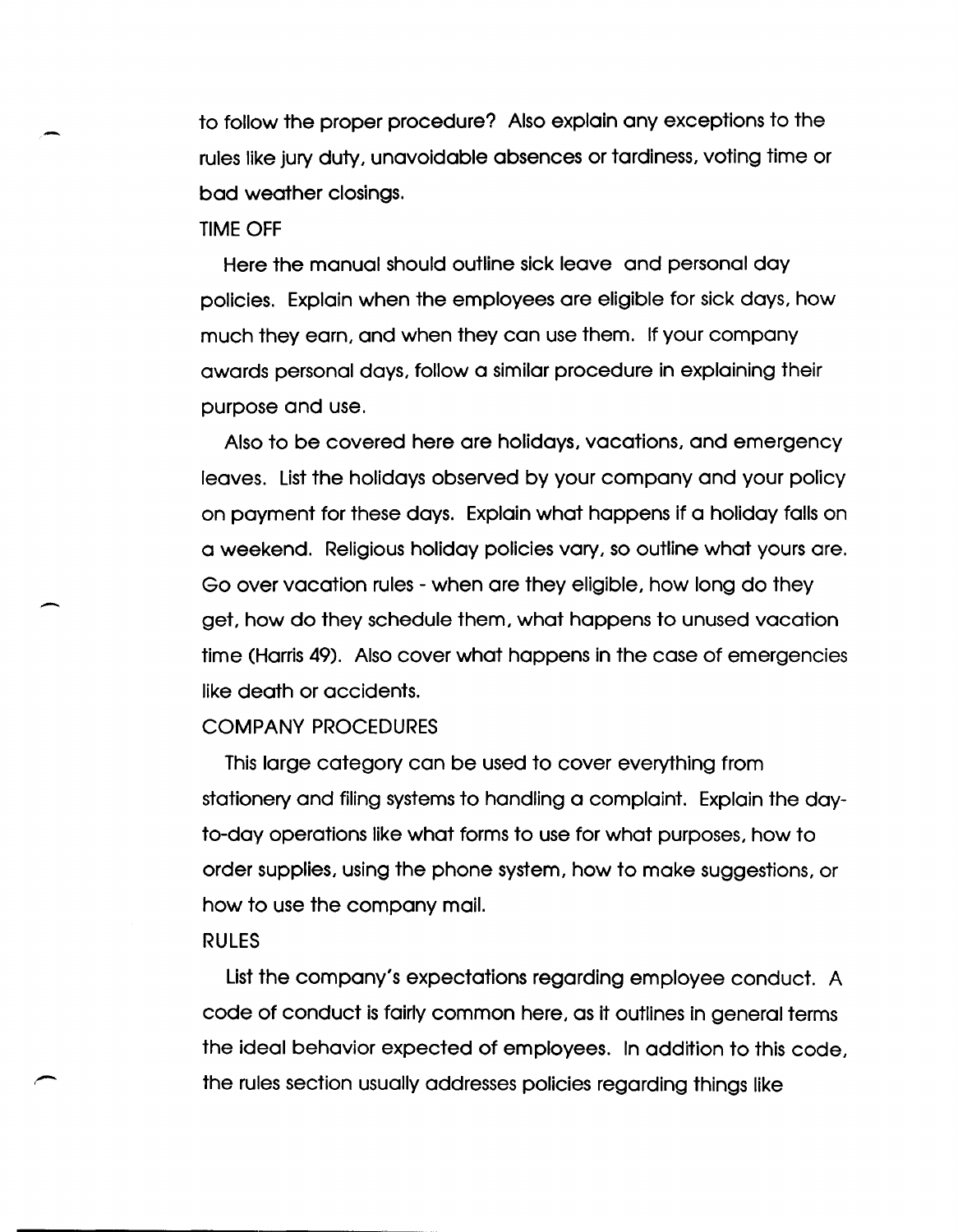smoking, personal calls, mail, safety, visitors and a dress code. **BENEFITS** 

Also a closely-read section, this should cover all the benefits offered by your company. Give a complete explanation, but try to avoid delving deep into the intricacies of the benefits. Keep it simple and give a number where more information can be obtained. SPECIAL SERVICES

Tell the new employee what your company has to offer. Perks like a cafeteria or food service, service awards, a lost and found, free parking, a softball team, discount movie tickets and occasional parties should be discussed in this section. By finding out here, the employee can plan for a summer softball schedule and avoid paying costly parking fees down the street, but he can also feel like part of the team right away, since most benefits do not begin immediately.

#### SPECIAL POLICIES

-

-

If there are any pOlicies not covered in the handbook already, list them here. You want the handbook to answer all the questions an employee may have.

After the content of the book is assembled, it should be examined for completeness, style, syntax, accuracy and legality. This should be accomplished in four separate steps, as it is very difficult to evaluate it on all levels at the same time.

The entire book should first be examined for completeness. Several members of the management team should read the book in its entirety to make sure all the bases have been covered. Each reader should receive an unmarked copy, which they in turn mark with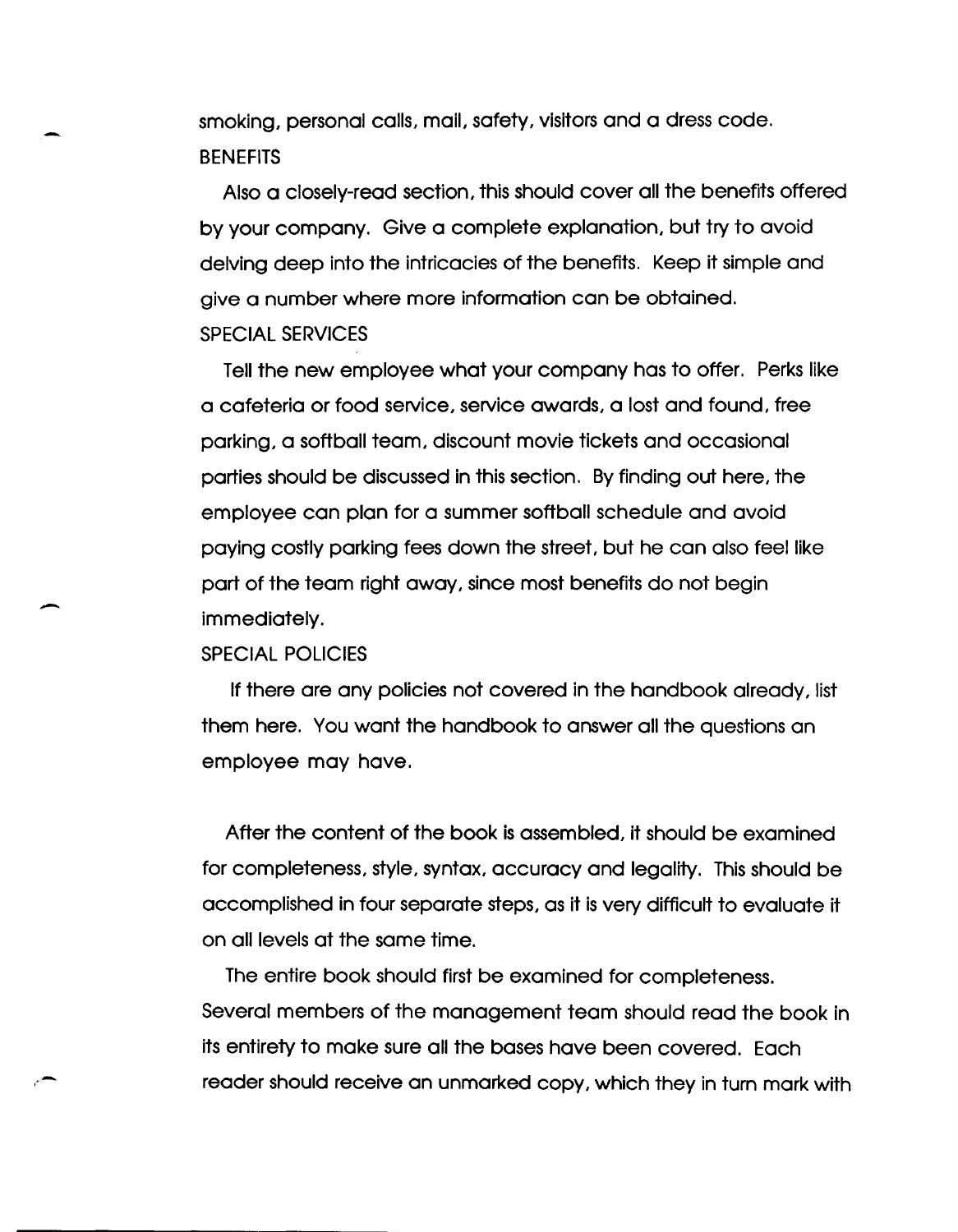any suggestions for improvement. The readers should also be given a written survey which asks about specific areas of concern. After the first read-through, the text moves onto the next stage.

When it has been ascertained that the book is complete in its coverage of employee concerns, it should be read for style. As mentioned before, the tone of the book should be light and fun to encourage employees to read it all. The addition of graphics may add to the aesthetic pleasure gleaned from its pages. It should be packed with information, yet not in such detail that it bogs the reader down.

Reading for syntax is the next step. Make sure the grammar and spelling are correct. Make sure the overall structure of the handbook is organized into logical paragraphs. Insure that there are no repetitions. Reading for these specifics is a long process, but it is very necessary. Employees will not be impressed by a handbook outlining the need for accuracy and pride in work if the handbook has spelling errors in it.

After all the initial problems have been ironed out, it is time to have the book reviewed for accuracy by upper management. Ideally, the president should look it over to make sure it adheres to company policies and make sure that it encompasses all aspects necessary to enhance the overall employee performance in the organization. If the president cannot do this review, it should be done by another chief administrator.

When all the company-generated tests have been passed, a lawyer should examine the handbook to insure that everything contained within it meets all legal requirements and that all the policy wordings are clear. This is a vital step in protecting a company from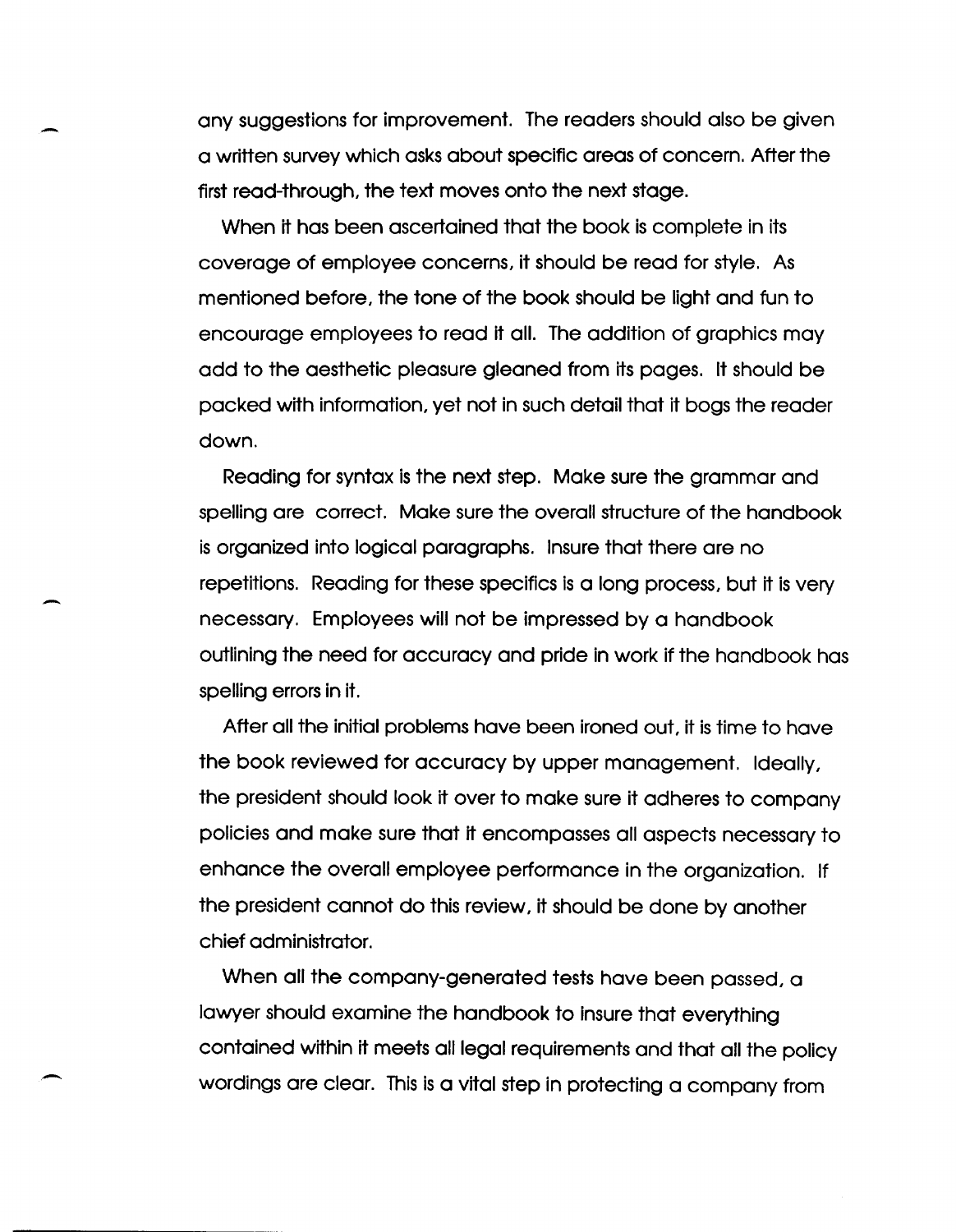future legal problems, as several lawsuits in recent years have resulted from the way employee handbooks have been worded (Johnson 42).

-

.-

Having passed all the examinations with flying colors, the employee handbook is now ready for publication. It should initially be distributed to all employees, in order to enhance communication between everyone. Veteran employees should be aware of what new employees are being told, for communication is usually stronger between equally informed parties.

One pitfall good handbooks should avoid is the idea that they are carved in stone. A viable manual is one that is open to change; even the best handbooks require frequent updating. In order to keep the handbooks updated and accurate, companies should consider allowing employees to become involved in the process. Whole Foods Does. "'As much as possible, this needs to be a collective effort. If people don't have input, it won't be alive for them," says Mackey (Posner 88).

Keeping the handbook alive for employees should be a considerable goal when designing, writing or updating a company handbook. Make the book the employees' best friend. Insure that it will be at least as dogeared as their favorite novel. Make it the first place someone turns with a question. If it is all these things, then it is as valuable to the organization as it is to the employee.

A quality handbook breeds quality employees. It is an excellent training tool that costs far less in time and money than other training methods. It is a training tool that does not end when the first week on the job does. A handbook is a resource an employee can turn to when he has a question he did not even think about when he was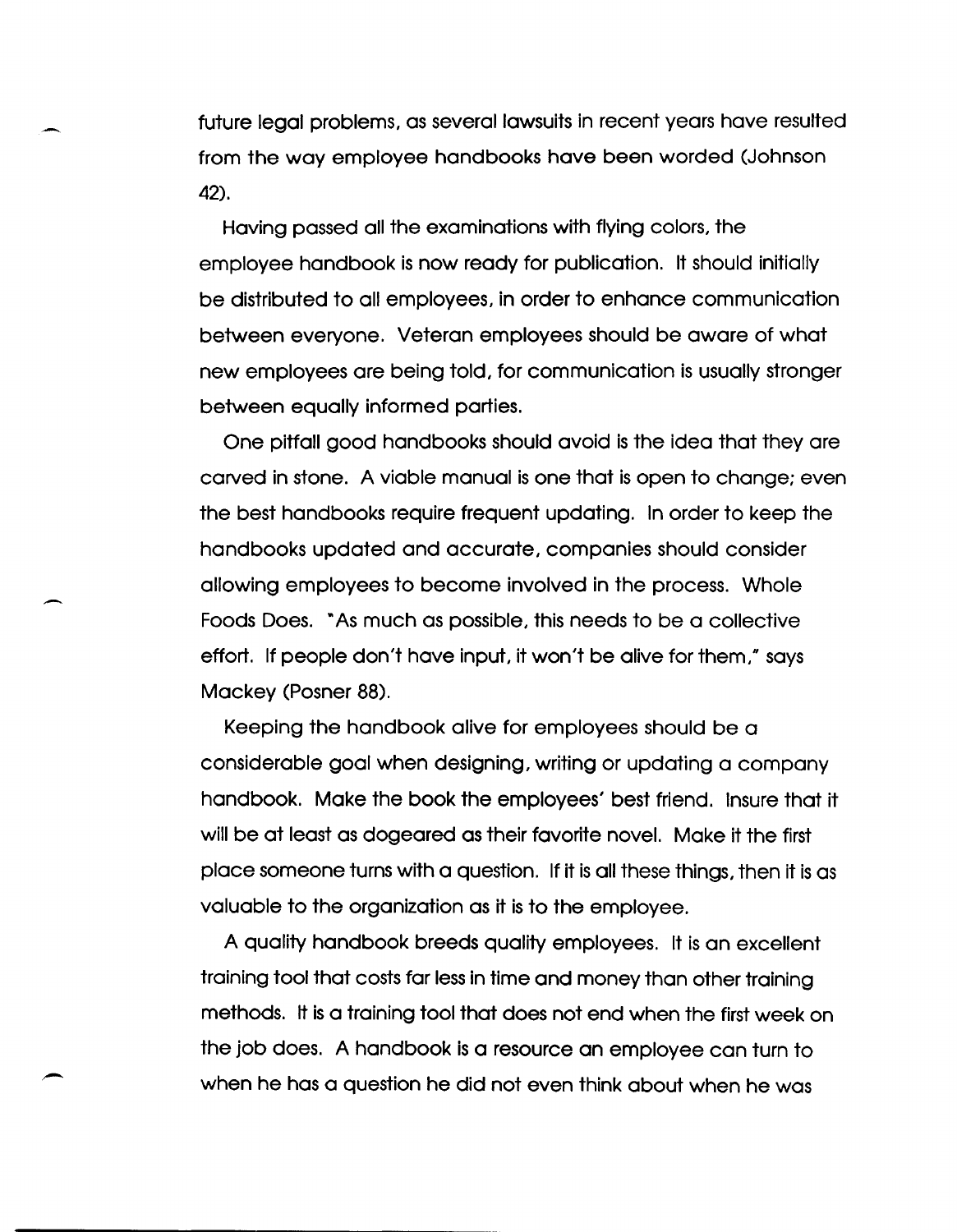being trained. It helps new employees feel a part of the team and older employees on top of the changes every company undergoes. It helps create an atmosphere that cannot help but be productive, as the workers know what is expected of them, know why they need to do it, and know they are appreciated for their hard work - much as a quality handbook is appreciated for its hard work ... and success.

-

-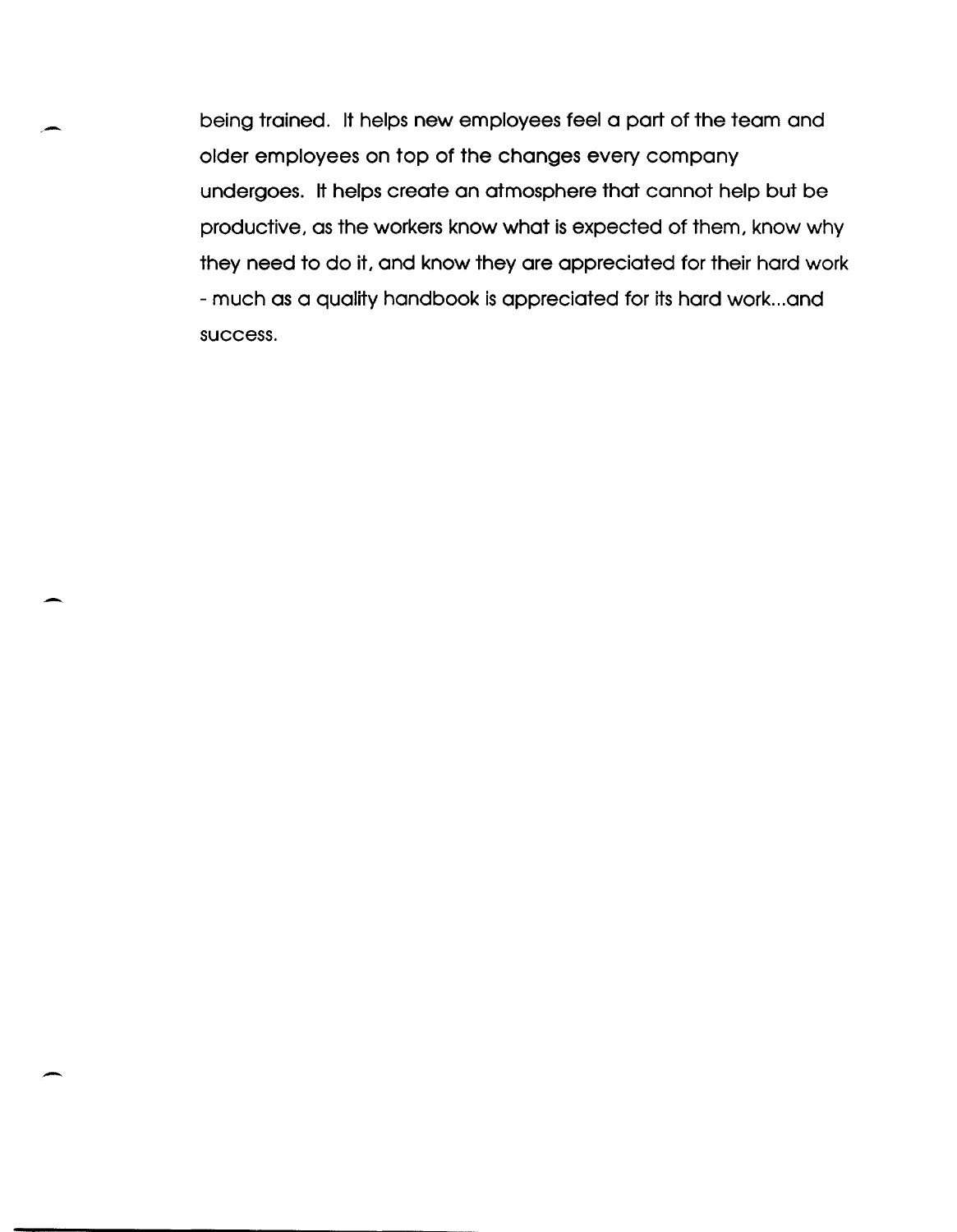## **Frequent Foul-ups**

Use this handy guide to avoid misusing these tricky words.

affect - to influence effect - to bring about. result

all ready - prepared already - previously

among - more than two involved between - two involved

ascent - rise assent - consent

-

complement - complete compliment - praise

counsel - to advise, advice council - a group

device - contrivance devise - to convey

dyeing - coloring dying - death

enforce - to compel in force - in effect

exceed - to surpass accede - to agree

its - possessive

farther - in space (distance) further - in addition (time or quantity)

fewer - numbers less - quantity

illicit - illegal elicit - to draw out

loose - unattached lose - to suffer loss

perquisite - privilege prerequisite - requirement

precede - to go before proceed - to begin or continue

principal - chief principle - requirement

stationary - fixed stationery - paper

they're - they are their - possessive there - location

irregardless for regardless in regards to for in regard to inflammable for flammable very unique for unique

- from Create Your Employee Handbook Fast and Professionally, by Joan Harris, 1986.

Also, do not use: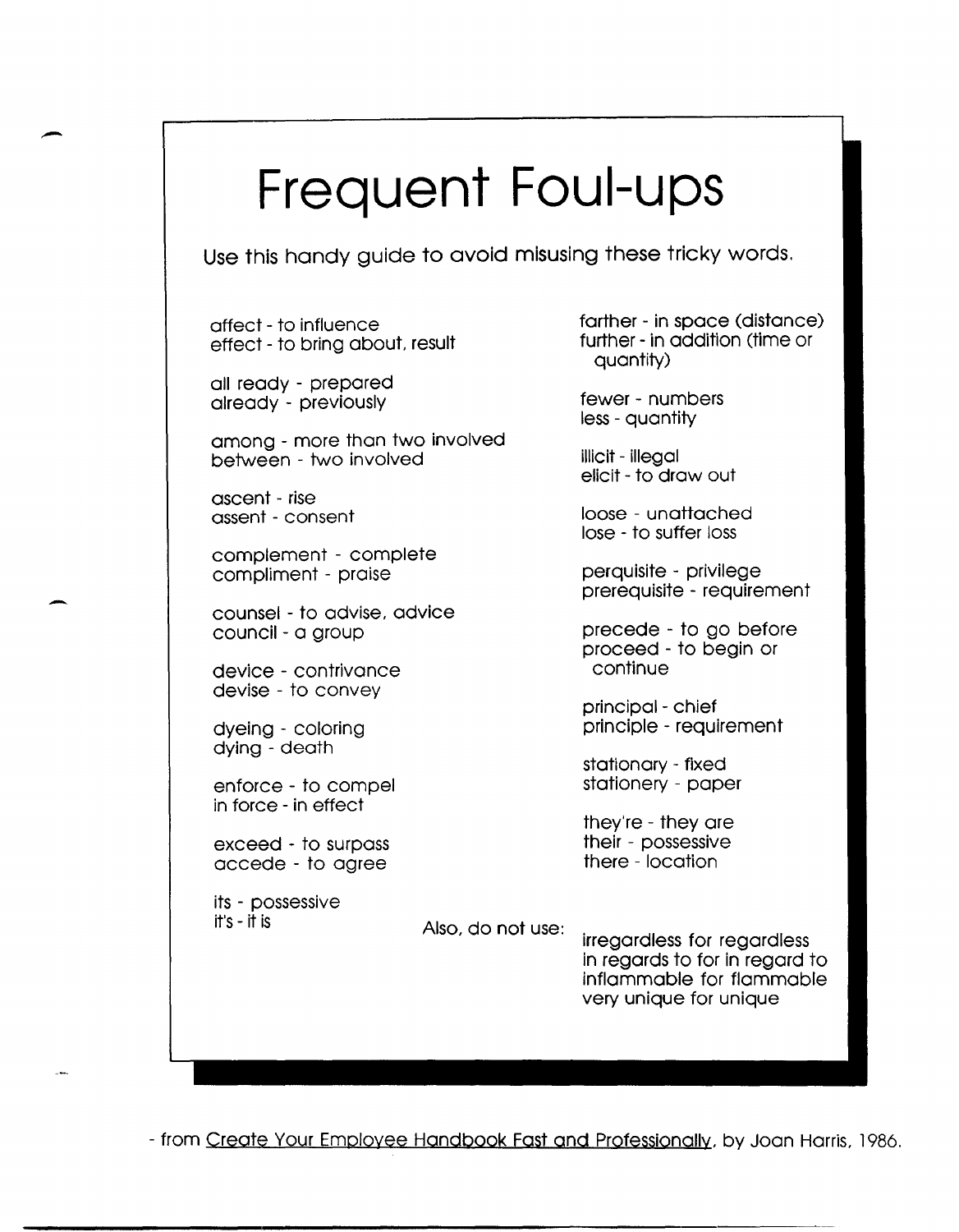# **WORDINESS**

### **Redundant expressions**

at a later time after the conclusion of until such time as because of the fact that by means of for the purpose of In order to in connection with continue on merged together proceed ahead consensus of opinion adequate enough protrude out of there is no doubt but that few In number thus as a result refer back to each of these have need to Inasmuch as but nevertheless inside of

-

**Can be simplified** 

**later** after until because by for to with continue merged proceed consensus adequate protrude no doubt few thus refer to each need as but or nevertheless inside

- from Create your Employee Handbook East and professionally, by Joan Harris, 1986.